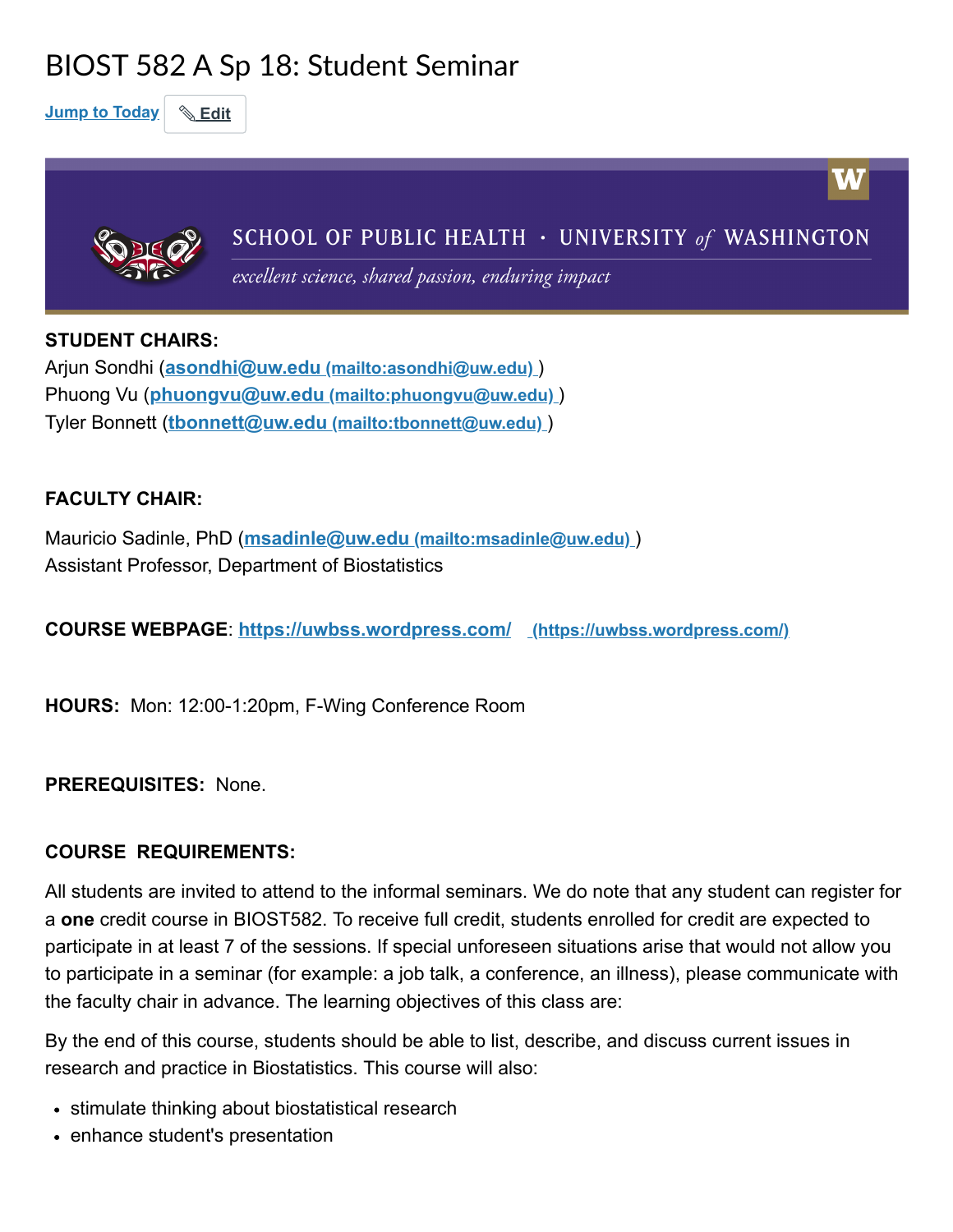#### POLICIES:

We encourage all students, regardless of registration in BIOST582, to actively participate in the student seminar and to commit to showing respect to each other during seminars by avoiding behaviors that might be offensive or distracting to others in the room or to the speaker. With that in mind:

- Plan on arriving on time (before the seminar begins).
- Plan on attending the seminar until the end. If you need to leave during the seminar, please notify in advance the speaker that you will need to leave before the end of the seminar, sit next to the door and minimize any disruption when you leave.
- Avoid conversations when the speaker is presenting his/her work.
- Listen respectfully to other students' comments during discussions and avoid interrupting them: wait for your time to ask your questions or to comment.
- If you disagree with another student's opinion, please do so respectfully and constructively.
- Tum off all cell phones or set them to vibrate before seminar begins.

ACADEMIC CONDUCT: Students at the University of Washington (UW) are expected to maintain the highest standards of academic conduct, professional honesty, and personal integrity.

The UW School of Public Health (SPH) is committed to upholding standards of academic integrity consistent with the academic and professional communities of which it is a part. Plagiarism, cheating, and other misconduct are serious violations of the University of Washington **Student Conduct Code** [\(http://www.washington.edu/cssc/student-conduct-overview/student-code-of-conduct/\)](http://www.washington.edu/cssc/student-conduct-overview/student-code-of-conduct/) (WAC 478-121). We expect you to know and follow the university's policies on cheating and plagiarism, and the **SPH** Academic Integrity Policy [\(http://sph.washington.edu/students/academicintegrity/\)](http://sph.washington.edu/students/academicintegrity/). Any suspected cases of academic misconduct will be handled according to University of Washington regulations. For more information, see the University of Washington **Community Standards and Student Conduct** [\(http://www.washington.edu/cssc/\)](http://www.washington.edu/cssc/) website.

ACADEMIC ACCOMMODATIONS: Your experience in this class is important to us. If you have already established accommodations with Disability Resources for Students (DRS), please communicate your approved accommodations to us at your earliest convenience so we can discuss your needs in this course.

If you have not yet established services through DRS, but have a temporary health condition or permanent disability that requires accommodations (conditions include but not limited to; mental health, attention-related, learning, vision, hearing, physical or health impacts), you are welcome to contact DRS at 206-543-8924 or uwdrs@uw.edu [\(mailto:uwdrs@uw.edu\)](mailto:uwdrs@uw.edu) or disability.uw.edu. [\(http://depts.washington.edu/uwdrs/\)](http://depts.washington.edu/uwdrs/) DRS offers resources and coordinates reasonable